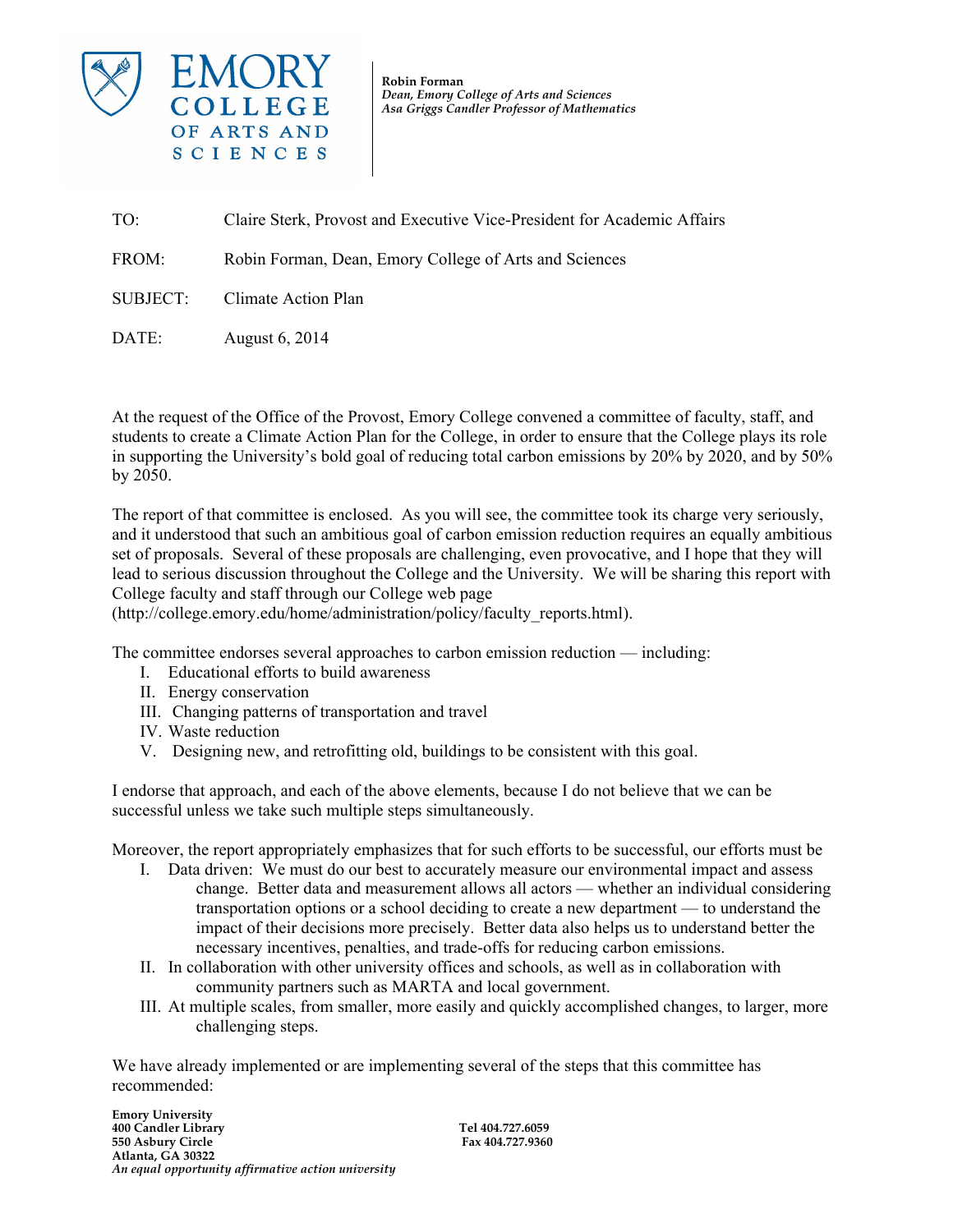- Emory College has a long history of curricular innovation and student education related to sustainability and the environment. This includes our investment in the Piedmont Project over many years, as well as our support for the current Sustainability Minor. In addition, we are supporting current efforts of the Department of Environmental Sciences to create a new "Sustainability and Science" major that would attract more students to the study of sustainability.
- We have supported flexible work arrangements, when possible, for staff, to decrease staff travel to the campus each day.
- We have encouraged the use of videoconferencing (such as Skype), particularly in the faculty and staff search process. Our office of faculty now recommends videoconferencing as a best practice for screening interviews, rather than having a committee travel to a conference location.
- We are taking steps toward the "space audit" that the committee recommends, with an eye toward using our available office and laboratory space more efficiently in every sense, including reducing our heating and cooling costs.
- We have emphasized the need to LEED-certified construction in all new projects, and are actively seeking opportunities to retro-fit current facilities in ways that increase energy efficiency. We will continue to implement energy reduction strategies, such as temperature controls, automatic lighting and motion detectors, turn-down of systems when buildings are not occupied during holidays and after hours.

There are other steps recommended by the committee that I hope to enact in the coming years. However, it is also clear to me that much of what the committee recommends goes beyond the College of Arts and Sciences. They ask for information, for instance, on the environmental impact of travel to be made to all faculty and staff; they suggest the development of information technology infrastructure to increase videoconferencing; and they recommend the development of physical resources — showers, bike racks, shuttles — that will decrease the number of single-occupancy vehicles coming to campus each day. Many of these initiatives would require coordination and investment across the University.

I am grateful to the committee for its hard work, and I am looking forward to discussing this report with you and other University leaders.

enc.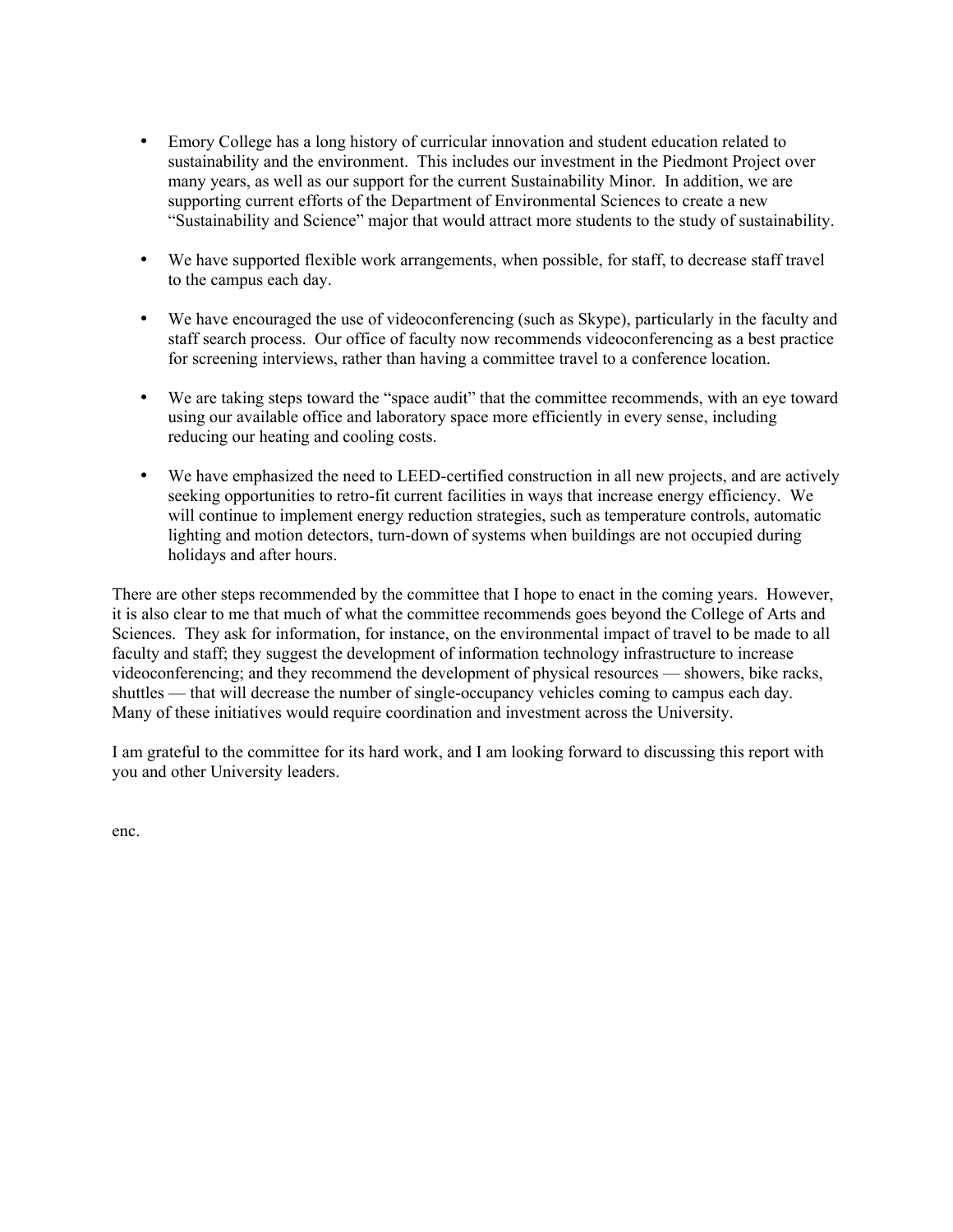# **Emory College of Arts & Sciences Climate Action Plan**

Recommendations to Dean of Emory College, Robin Forman Sept 4, 2013

### **The Emory College Climate Action Committee members:**

Arri Eisen (Chair, Faculty, Biology & ILA) Peggy Barlett (Faculty, Anthropology) Karl Hagen (Faculty, Chemistry) Hiram Maxim (Faculty, German) Tom Rogers (Faculty, History) Tracy Yandle (Faculty, Environmental Studies) Zinnia Johnston (ADA, Spanish & Portuguese) Dwight Raby (College Facilities) Joshua Robinson (grad student, Anthropology) Louis Mennel (Sophomore, undergrad) Jessica Jones (Senior, undergrad)

# **I. Umbrella Themes**

#### **•Dramatic and ambitious change**

The University has set appropriately ambitious goals for greenhouse emission reductions over the coming years, and the College is committed to help lead this effort—practically, culturally and conceptually. This means **more than tweaking**; this means pushing the envelope.

#### **•Measurement of changes**

All available data should be drawn on to *prioritize, predict and then assess impact* of changes on our environment.

#### **a. Increasing 'culture of awareness'**

Not all change is easily measured in numbers. While some changes may not have a large or obvious impact, we should also consider impact on the behavioral culture.

#### **•Local partners**

To effect change with maximum effect, the College and University must increase active partnerships with MARTA, Atlanta, and Fulton and Dekalb counties and *create mechanisms for employees to access any infrastructure change that results.*

#### **•Incentives**

Emory academic expertise should be called on to identify incentives known to change behaviors (not always, but often financial) and these should be effectively instituted to reward those who institute changes we outline below.

#### **•Low-hanging fruit**

Priority should continue to be given to relatively easily-accomplished changes that we outline, while at the same time gearing up for more major changes.

# **II. Curricular and co-curricular**

# **A. Integrate climate change and sustainability issues across the curriculum**

The Piedmont project has catalyzed the transformation of curricula across the university. Dozens of courses across all University schools have been affected, and the Project has been a major driver in changing campus culture, including the establishment of a Minor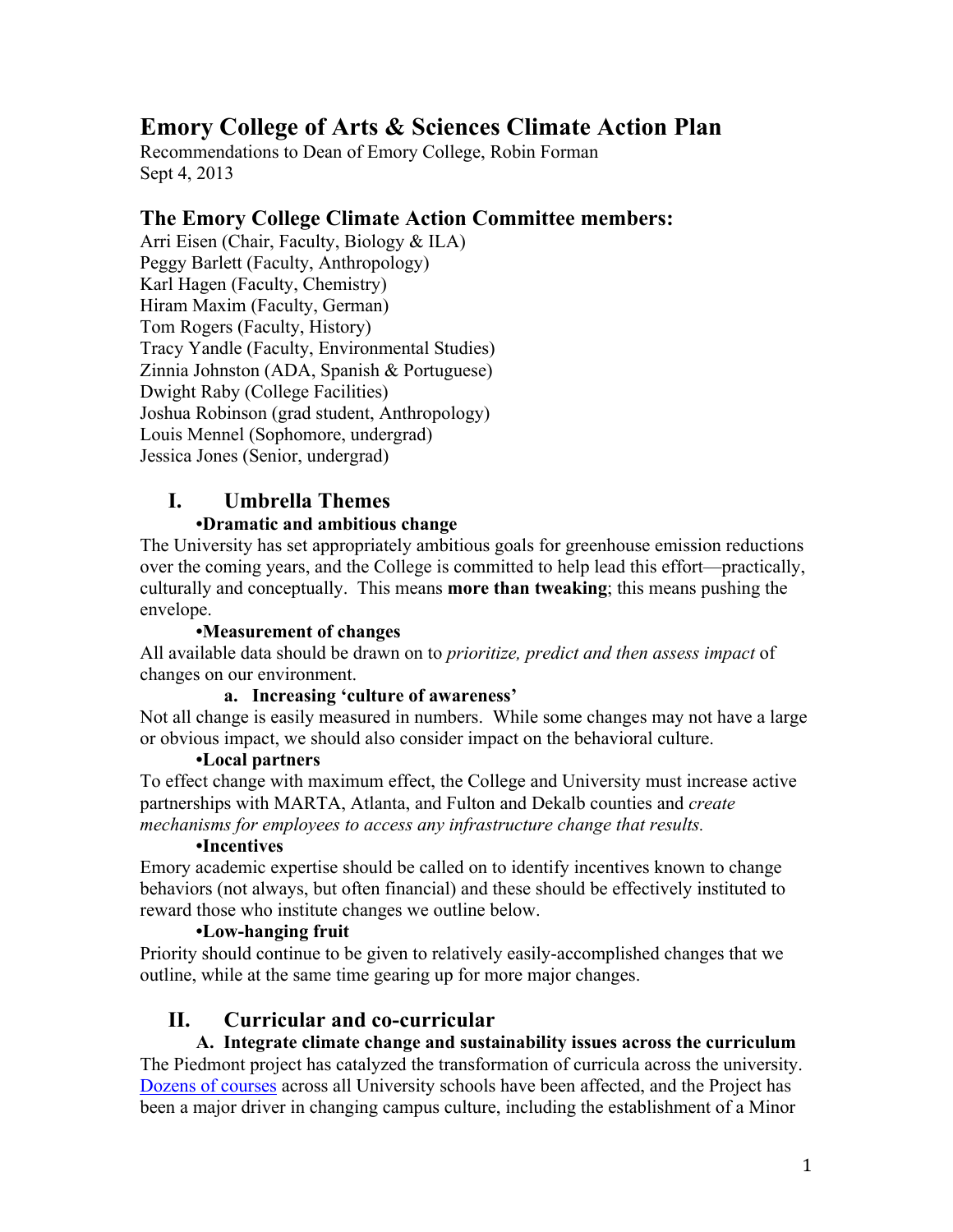in Sustainability. Complementarily, the Department of Environmental Studies leads in teaching and scholarship in these areas. Work will continue in all these programs and projects.

#### **B. Long term**

1. More effectively use curricula to catalyze and integrate with all other recommendations and practices in this plan (see Piedmont courses for examples; incentives for doing this built into each department/school's budgets)

2. Collaboration with ECDS to *identify and facilitate processes to require more paperless assignments, testing and grading* (e.g, https://www.instructure.com).

3.More research into and support for distance learning strategies to decrease travel.

### **III. Energy conservation**

1. Set *strong incentives for decreasing personal air travel*

#### **A. This year**

1. Develop creative and easy strategies to facilitate Skype, GoToMeeting, and other virtual meetings for college and department activities. Expand resources (phones, etc.) and easy access to the relevant rooms

2. Require *personal carbon offset payments* for any flights (partner with travel services providers) upon reservation.

3. Develop computer programs to allow per flight and annual total carbon footprint data, required to be filled out upon reservation

4. Incentivize consideration of combining trips or decreasing trips (e.g., instead of two short trips to Asia in succession, make it one longer trip)

5. GE has a program by which employees garner points for effectively decreasing travel footprint and then cash the points in for gifts/benefits; model a pilot on their process.

### **B. Long term**

1. Significantly reduce air travel, by as much as 33%, by 2020.

#### *2. Increase computer and server efficiency*

#### **A. This year**

1. Develop a pilot partnership/policy between College and IT for best practices in computer and server use. Here the College can lead for other schools.

2. Develop and pilot program, in collaboration with Building and Residential Services so classroom computer equipment and lights are shut off every evening. Include incentives for BRS staff.

#### **B. Long term**

1. Increase server efficiency by 50%

2. Ensure all College buildings' lights and computers not in use are powered down every evening, if not needed.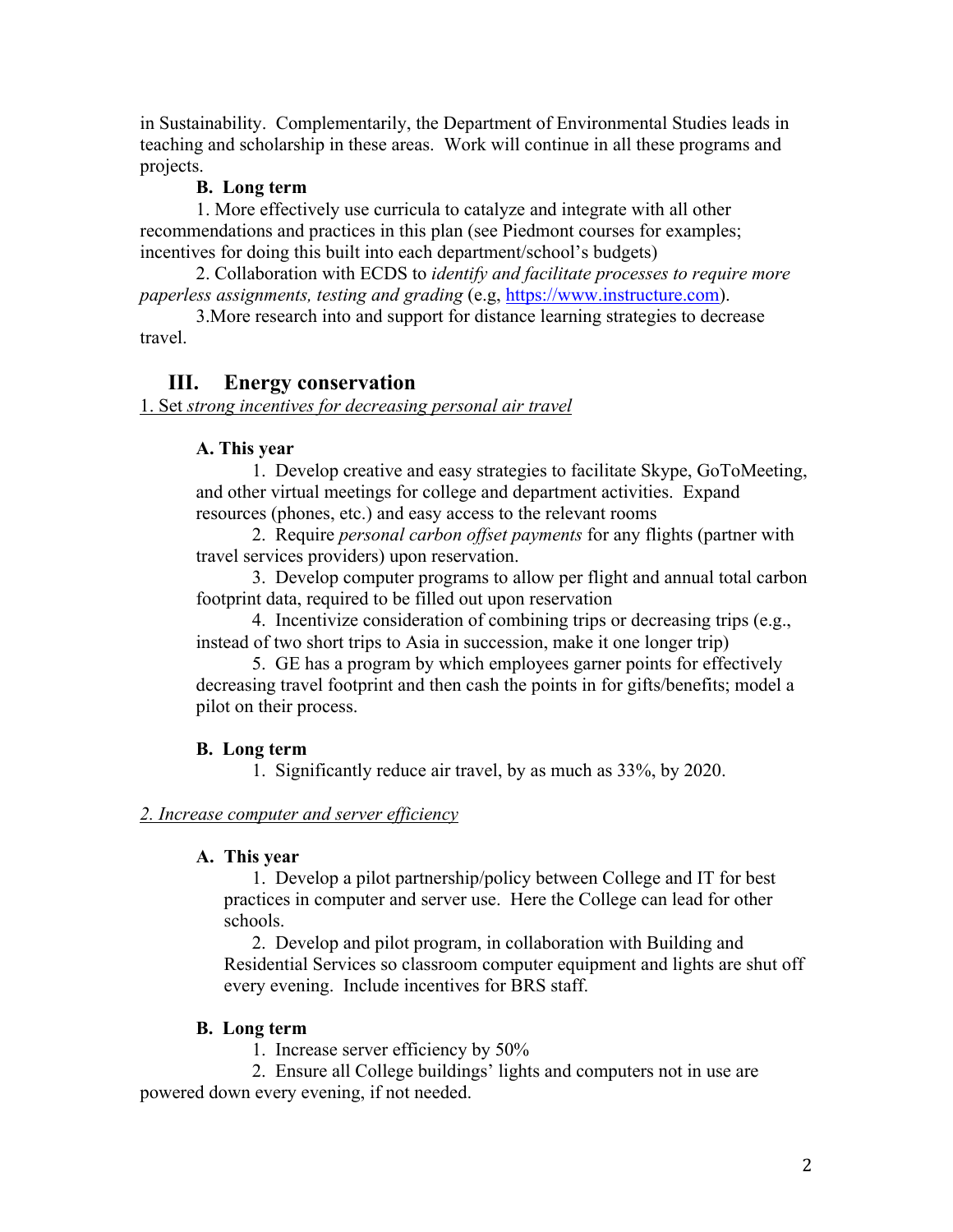### **A. This year**

1. Retrofitting in bathrooms, for lightbulbs, light sensors in all rooms, automatic room/projector turnoffs, computer use in offices and classrooms, more vending machine misers, solar panel trash can compressors, etc.

2. Institute regular spot-checks of classroom lights left on; promote awareness of building energy waste 'hotspots'.

### **B. Long term**

1. Complete all retrofitting by 2020

### *4. Incentivize increases in building efficiency.*

### **A. This year**

1. Perform space consolidation audit of College: which spaces are used when for what toward increasing efficient use of space (one model is the recent audit of the 1599 Bldg)

5. *Build incentives into recruiting process* so that interviews can occur on Skype and create other opportunities to save energy and money in these processes

# **IV. Transportation**

# **A. This year**

1. *Employ current data* from Clean Air Campaign and other sources *to increase College participation in alternative travel to work* (use data to identify practices that leave smallest footprints)

2. *Provide strong incentives by department to decrease single-occupancy driving:* biking, carpool, alternative transport at least one day per week

3. *Partner with current shuttles* (e.g, Grady shuttles) to increase current shuttles' stops

4. Support working from home when possible and appropriate

5. Consider free bike programs a la GA Tech (swipe your card on bike-GPS)

6. Build covered bike racks

7. Partner with city/county utilities, *create structures for collaboration to identify areas where sidewalks and other safe-walking infrastructure* are currently absent

8. Review College use of University Fleet vehicles, consolidate usage

# **B. Long Term**

1. Decrease College use of University Fleet vehicles by 33%

# **V. Waste reduction**

### **A. This year**